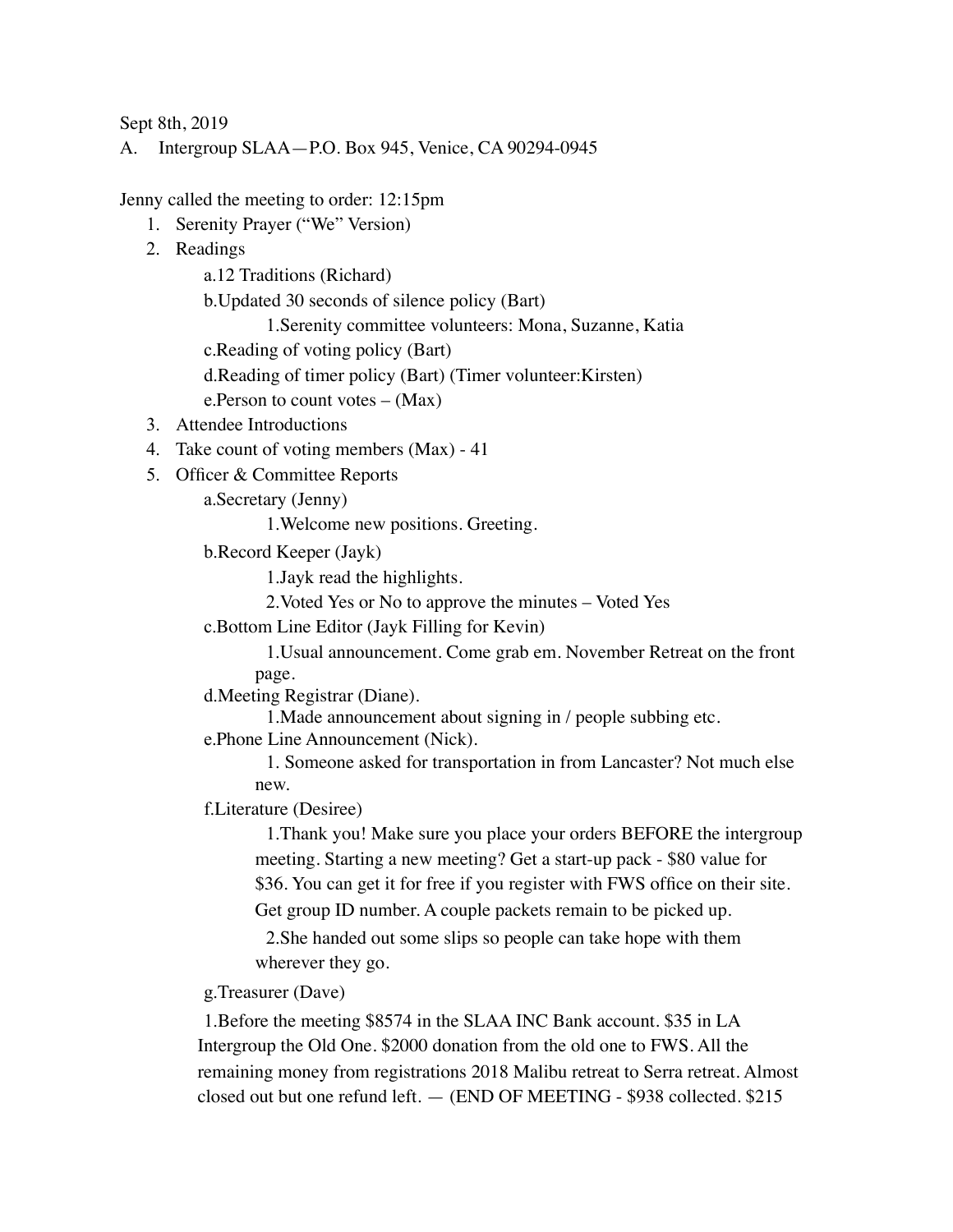for FWS. Total to \$788 received for FWS. \$50 more for J&T. Total J&T \$250. \$765 worth of literature sales.)

h.Mail Clerk (Tim)

1.Received a piece of mail. Acknowledgement of charitable donation.

i.Journal Rep (Kirsten)-

1. Next month's question will be about Gratitude Toward AA

2.Questions of the Day - Anorexia and Acting Out- Please describe any experiences that anorexia and acting out can be regarded as the same thing? They are two sides of the same coin. — Can fill this out online too. - Write an article about it 500-800 words.

j.Webmaster for SLAA website – Max B

1.12019 views of pages total. 4722 visitors. Upticks in international visitors. Attributed to the ABM.

k.Workshops & Retreats (Asher & Glen)

1.Glen- 23rd annual retreat. Fire damaged building from last year has been redone. We are about half full of sign ups. Answers to questions - Bring your own food if you have a special diet. Can't bring animals… MAYBE service animals? Starts Friday after Thanksgiving and ends Sunday noonish. - Laid back retreat. It's a Franciscan Monk spot, not Buddhist**.** No scholarships. Prices go up by Nov 1st. Cap is 80. **November 29th thru Sun Dec 1st.** Serra Retreat Center. \$240 for shared room, \$300 single occupancy room. Only check and only money order.

2.Asher - Final workshop of the year about finding a relationship with yourself etc — Building a Partnership - Koreatown, St. Basil's Catholic Church. Sat Sept 14. 1-5pm. \$10 cash at the door, free parking - don't pay for the parking separately. - Partnerships with ourselves, God, others are great but heyyy shame and character defects so… workshop! Great speakers!

l.Jails and Treatment Centers Committee (Diana filling in for Katie)

1.They need more help. Contact me after the meeting.

m. ABM Delegate Announcements —

1.Carol - Reading the report regarding literature from the ABM. Talked about ABC/M. Gift of No Contact pamphlet and "Step Questions Workbook" approved. List of Items for Discussion was long. Changes were made to a text called "State of Grace" that people didn't like so people weren't into the changes. Some of the statements at the end were changed to affirmations. Debate about affirmations. Looking forward to a more open dialogue about these things.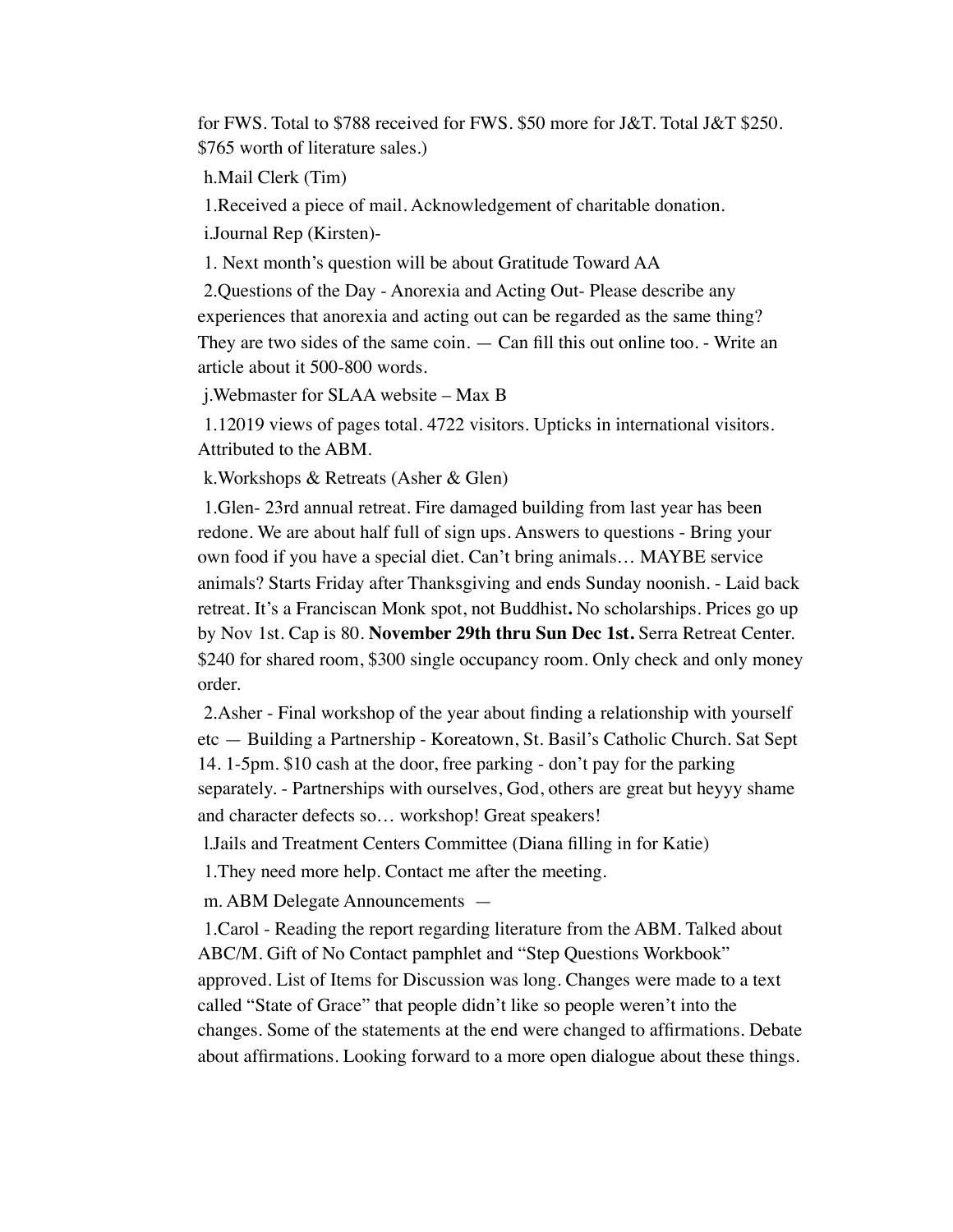2. We have a draft 12x12 that has been in process for like 9 years. However, now weekly meetings moving this forward. HOW Step and Sponsorship Guide. See the list on the handout. - Further detailed questions tabled til later.

3. Questions — New literature that's been approved - Different lengths of time before it goes into print. // Also there is a telephone reading meeting once a week.

n. Speaker List Keeper (Alex. Absent.) - Jenny - Speaker List coming next month?

o. Literature Copier (Kevin) Absent. No announcement.

p. Literature Committee Conduit (Sheraz. Absent.)

q. Sponsorship Committee Conduit (Lenore) -

1.Let me know if you want more information and will talk to you after.

r. Steps Traditions and Concepts Conduit (Mona) -

1.We are working on a new Concepts book. In the Projects in Process list. — Currently having a discussiona bout meetings that use outside literature. Contraversial. — Concepts might be a booklet, or be included with the 12 x 12 as a 12x12x12.

s. Translation Committee Commit - (Tim) - Also the International Outreach Committee. Two members of the committee forming a questionairre to present to the international intergroups. Talked about the German Pornography Pamphlet written in German. English translation no good. Lots of business to discuss.

t. Diversity Committee Conduit - (Julie) -

1.Contact me if you want to be part of the Diversity Committee. Phone meeting. Julie teamed up with [bienestar.org](http://bienestar.org) to open a meeting in East LA. Give me your ideas. English meeting open co-ed.

2. 2 New Spanish Speaking meetings. Only previous meetings were from Spain. Julie joined that fellowship and started learning about the format. Julie is just removing the HOW from the format and creating Spanish Speaking meetings. Thurs 6pm. To find Skype profile, look for SLAA International. It's in Spanish. Passed out flyers for Skype Spanish meetings.

u. SLAA Inc Board of Trustees Report - (Jenny) - We're almost done transfering old account to new account.

1. Old Business -